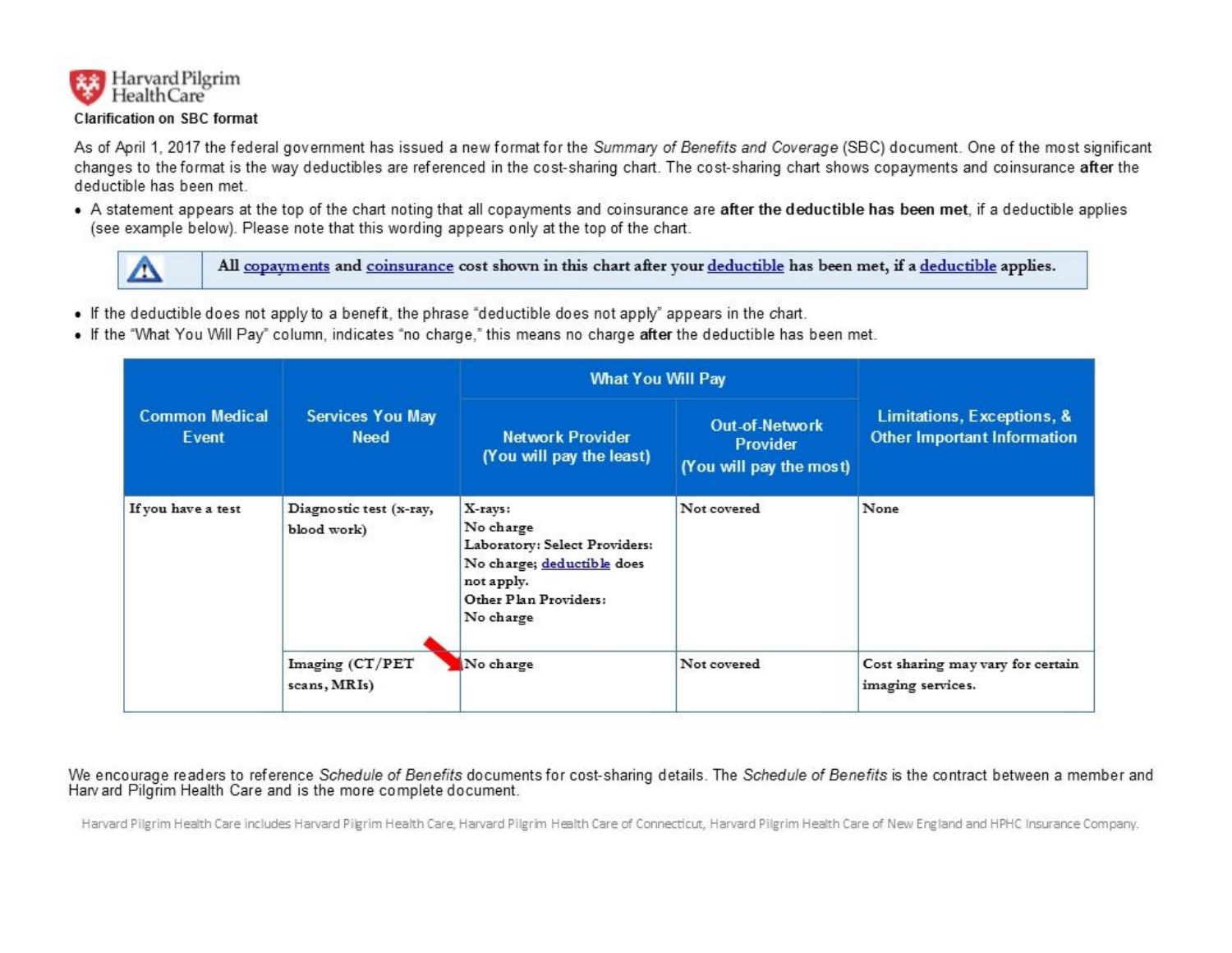

# **The Harvard Pilgrim Best Buy HMO**

**Summary of Benefits and Coverage:** What this Plan Covers & What You Pay For Covered Services

**Coverage Period:** 04/01/2019 **—** 03/31/2020

**Coverage for:** Individual <sup>+</sup> Family | **Plan Type:** HMO

|                                                                   | The Summary of Benefits and Coverage (SBC) document will help you choose a health plan. The SBC shows you how you<br>and the plan would share the cost for covered health care services. NOTE: Information about the cost of this plan (called<br>the premium) will be provided separately. This is only a summary. For more information about your coverage, or to get a copy<br>of the complete terms of coverage, www.harvardpilgrim.org/LGsampleEOC. For general definitions of common terms, such as<br>allowed amount, balance billing, coinsurance, copayment, deductible, provider, or other underlined terms see the Glossary.<br>You can view the Glossary at www.healthcare.gov/sbc-glossary or call 1-888-333-4742 to request a copy. |                                                                                                                                                                             |                                                                                                                                                                                                                                                                                                     |  |
|-------------------------------------------------------------------|---------------------------------------------------------------------------------------------------------------------------------------------------------------------------------------------------------------------------------------------------------------------------------------------------------------------------------------------------------------------------------------------------------------------------------------------------------------------------------------------------------------------------------------------------------------------------------------------------------------------------------------------------------------------------------------------------------------------------------------------------|-----------------------------------------------------------------------------------------------------------------------------------------------------------------------------|-----------------------------------------------------------------------------------------------------------------------------------------------------------------------------------------------------------------------------------------------------------------------------------------------------|--|
| <b>Important Questions</b>                                        |                                                                                                                                                                                                                                                                                                                                                                                                                                                                                                                                                                                                                                                                                                                                                   | <b>Answers</b>                                                                                                                                                              | Why this matters                                                                                                                                                                                                                                                                                    |  |
| What is the overall<br>deductible?                                |                                                                                                                                                                                                                                                                                                                                                                                                                                                                                                                                                                                                                                                                                                                                                   | \$2,000 member/ $$4,000$ family<br>Benefits are administered on a Plan Year basis.                                                                                          | Generally you must pay all the costs up to the <b>deductible</b><br>amount before this <b>plan</b> begins to pay. If you have other<br>family members on the policy, they have to meet their own<br>individual <b>deductible</b> until the overall family <b>deductible</b><br>amount has been met. |  |
| Are there services covered<br>before you meet your<br>deductible? |                                                                                                                                                                                                                                                                                                                                                                                                                                                                                                                                                                                                                                                                                                                                                   | Yes: prescription drugs, outpatient mental health services,<br>preventive care, provider office visits, routine eye exams,<br>are covered before you meet your deductibles. | This plan covers some items and services even if you<br>haven't yet met the <b>deductible</b> amount. But, a <b>copayment</b><br>or <b>coinsurance</b> may apply.                                                                                                                                   |  |
| Are there other<br>deductibles for specific<br>services?          |                                                                                                                                                                                                                                                                                                                                                                                                                                                                                                                                                                                                                                                                                                                                                   | No.                                                                                                                                                                         | You don't have to meet deductibles for specific services                                                                                                                                                                                                                                            |  |
| What is the out-of-pocket<br>limit for this plan?                 |                                                                                                                                                                                                                                                                                                                                                                                                                                                                                                                                                                                                                                                                                                                                                   | \$6,600 member/ \$13,200 family                                                                                                                                             | The <b>out-of-pocket limit</b> is the most you could pay in a year<br>of covered services. If you have other family members in<br>this plan, they have to meet their own out-of-pocket limit<br>until the overall family out-of-pocket limit has been met.                                          |  |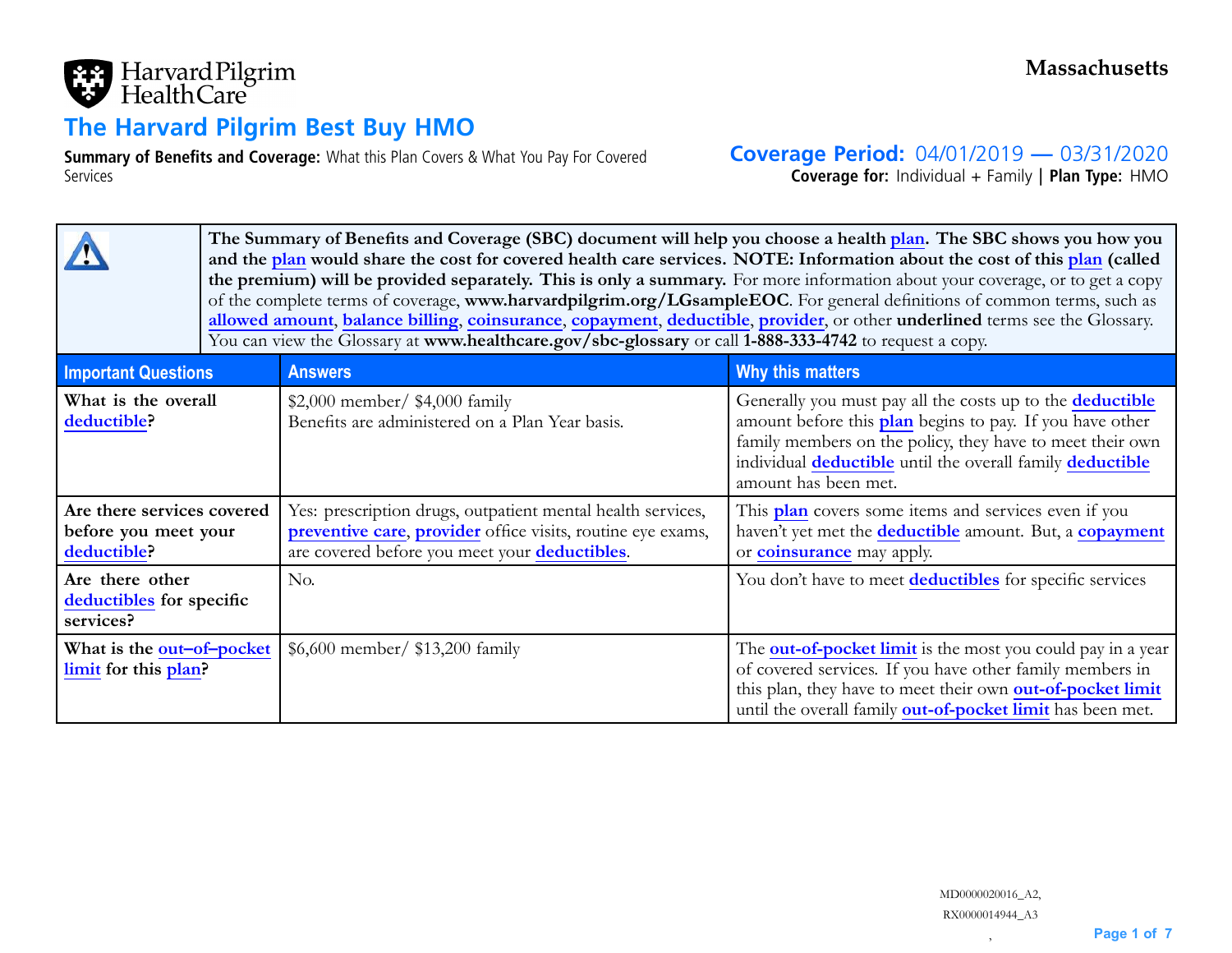### **Summary of Benefits and Coverage:** What this Plan Covers & What You Pay For Covered Services

| <b>Important Questions</b>                                |  | <b>Answers</b>                                                                                                                                       |                                                                                                                     | Why this matters                                                                                                                                                                                                                                                                                                                                                                                                                                                                                                                  |                                                                                                                                                                             |  |
|-----------------------------------------------------------|--|------------------------------------------------------------------------------------------------------------------------------------------------------|---------------------------------------------------------------------------------------------------------------------|-----------------------------------------------------------------------------------------------------------------------------------------------------------------------------------------------------------------------------------------------------------------------------------------------------------------------------------------------------------------------------------------------------------------------------------------------------------------------------------------------------------------------------------|-----------------------------------------------------------------------------------------------------------------------------------------------------------------------------|--|
| What is not included in<br>the out-of-pocket limit?       |  | Premiums, balance-billing charges, and health care this<br>plan doesn't cover.                                                                       |                                                                                                                     | Even though you pay these expenses, they don't count<br>toward the out-of-pocket limit.                                                                                                                                                                                                                                                                                                                                                                                                                                           |                                                                                                                                                                             |  |
| Will you pay less if you use<br>a network provider?       |  | Yes. See https://www.providerlookuponline.com/<br>harvardpilgrim/po7/Search.aspx or call 1-888-333-4742<br>for a list of <b>preferred</b> providers. |                                                                                                                     | This plan uses a provider network. You will pay less if<br>you use a <b>provider</b> in the plan's <b>network</b> . You will pay<br>the most if you use an <b>out-of-network provider</b> , and you<br>might receive a bill from a <b>provider</b> for the difference<br>between the provider's charge and what your plan pays<br>(balance-billing). Be aware, your network provider<br>might use an out-of-network provider for some services<br>(such as lab work). Check with your <b>provider</b> before you<br>get services. |                                                                                                                                                                             |  |
| Do you need a referral to<br>see a specialist?            |  | Yes, some exceptions apply.                                                                                                                          |                                                                                                                     | This plan will pay some or all of the costs to see a specialist<br>for covered services but only if you have a referral before<br>you see the <b>specialist</b> .                                                                                                                                                                                                                                                                                                                                                                 |                                                                                                                                                                             |  |
|                                                           |  | All copayment and coinsurance costs shown in this chart are after your deductible has been met, if a deductible applies.                             |                                                                                                                     |                                                                                                                                                                                                                                                                                                                                                                                                                                                                                                                                   |                                                                                                                                                                             |  |
|                                                           |  |                                                                                                                                                      | <b>What You Will Pay</b>                                                                                            |                                                                                                                                                                                                                                                                                                                                                                                                                                                                                                                                   | <b>Limitations, Exceptions,</b>                                                                                                                                             |  |
| <b>Common Medical Event</b>                               |  | <b>Services You May Need</b>                                                                                                                         | <b>Network Provider</b><br>(You will pay the least)                                                                 | <b>Out-of-Network Provider</b><br>(You will pay the most)                                                                                                                                                                                                                                                                                                                                                                                                                                                                         | & Other Important<br><b>Information</b>                                                                                                                                     |  |
| If you visit a health care<br>provider's office or clinic |  | Primary care visit to treat an<br>injury or illness                                                                                                  | Level 1: $$25$ copay/visit;<br>deductible does not apply                                                            | Not covered                                                                                                                                                                                                                                                                                                                                                                                                                                                                                                                       | None                                                                                                                                                                        |  |
|                                                           |  | <b>Specialist</b> visit                                                                                                                              | Level 1: \$25 copay/visit;<br>deductible does not apply<br>Level 2: $$40$ copay/visit;<br>deductible does not apply | Not covered                                                                                                                                                                                                                                                                                                                                                                                                                                                                                                                       | None                                                                                                                                                                        |  |
|                                                           |  | Preventive care/<br>screening/<br>immunization                                                                                                       | No charge; deductible does<br>not apply                                                                             | Not covered                                                                                                                                                                                                                                                                                                                                                                                                                                                                                                                       | You may have to pay<br>for services that aren't<br>preventive. Ask your<br>provider if the services<br>needed are preventive. Then<br>check what your plan will<br>pay for. |  |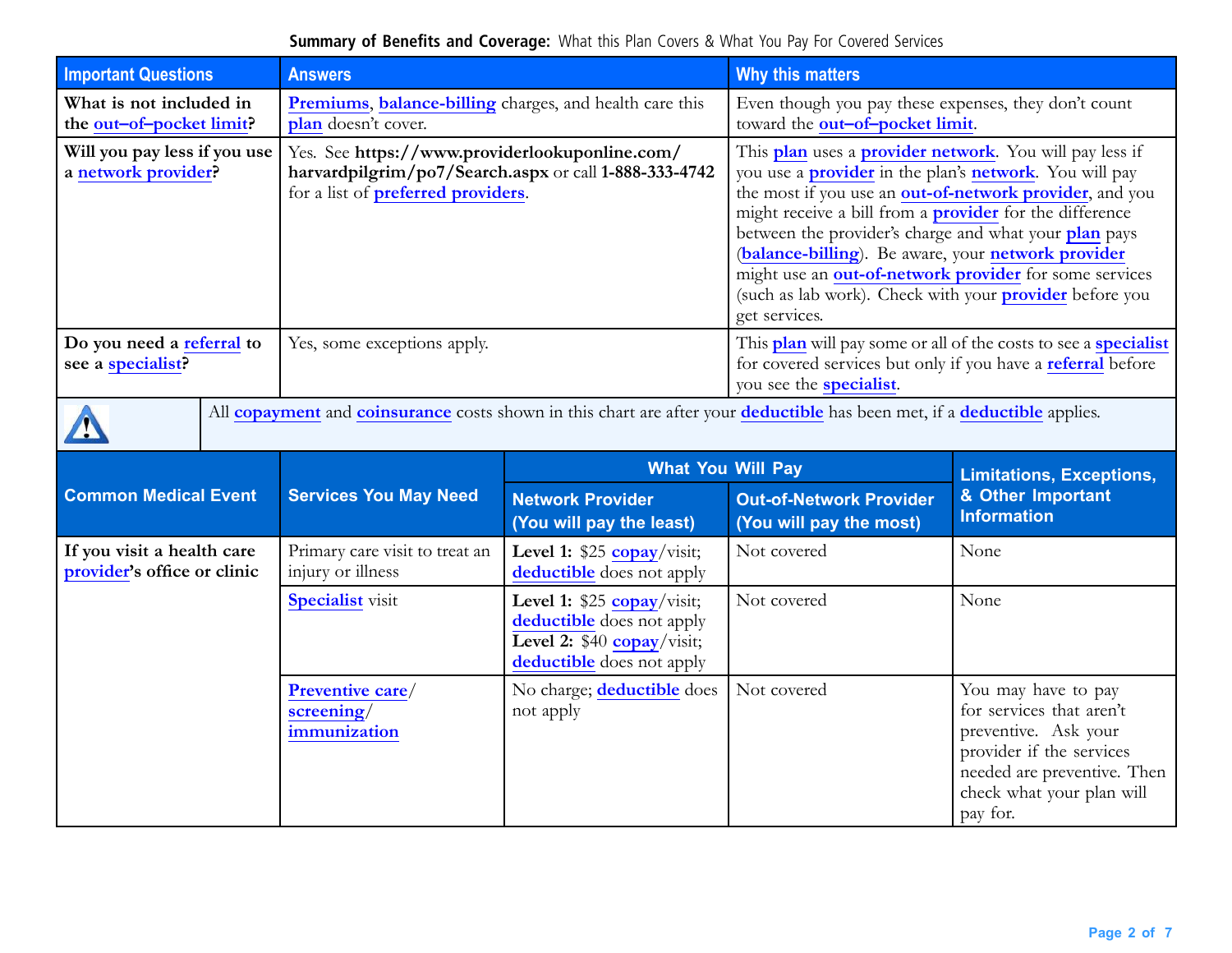**Summary of Benefits and Coverage:** What this Plan Covers & What You Pay For Covered Services

|                                                                                                                                                                                        |                                                   | <b>What You Will Pay</b>                                                                                                                                  | <b>Limitations, Exceptions,</b>                           |                                                                 |  |
|----------------------------------------------------------------------------------------------------------------------------------------------------------------------------------------|---------------------------------------------------|-----------------------------------------------------------------------------------------------------------------------------------------------------------|-----------------------------------------------------------|-----------------------------------------------------------------|--|
| <b>Common Medical Event</b>                                                                                                                                                            | <b>Services You May Need</b>                      | <b>Network Provider</b><br>(You will pay the least)                                                                                                       | <b>Out-of-Network Provider</b><br>(You will pay the most) | & Other Important<br><b>Information</b>                         |  |
| If you have a test                                                                                                                                                                     | Diagnostic test (x-ray,<br>blood work)            | X-rays: 30% coinsurance<br>Laboratory:<br>30% coinsurance                                                                                                 | Not covered                                               | None                                                            |  |
|                                                                                                                                                                                        | Imaging (CT/PET scans,<br>MRI <sub>s</sub> )      | 30% coinsurance                                                                                                                                           | Not covered                                               | Cost sharing may vary for<br>certain imaging services.          |  |
| If you need drugs to treat<br>your illness or condition<br>More information about<br>prescription drug<br><b>coverage</b> is available at<br>www.harvardpilgrim.org/<br>2019Premium3T. | Generic drugs                                     | 30-Day Retail Tier 1: \$20 copay/prescription; deductible<br>does not apply<br>90-Day Mail Tier 1: \$40 copay/prescription; deductible<br>does not apply  | None                                                      |                                                                 |  |
|                                                                                                                                                                                        | Preferred brand drugs                             | 30-Day Retail Tier 2: \$40 copay/prescription; deductible<br>does not apply<br>90-Day Mail Tier 2: \$80 copay/prescription; deductible<br>does not apply  | Some generic drugs are in<br>this tier.                   |                                                                 |  |
|                                                                                                                                                                                        | Non-preferred brand drugs                         | 30-Day Retail Tier 3: \$80 copay/prescription; deductible<br>does not apply<br>90-Day Mail Tier 3: \$240 copay/prescription; deductible<br>does not apply | Same as above.                                            |                                                                 |  |
|                                                                                                                                                                                        | <b>Specialty drugs</b>                            | All drugs are covered in Retail Pharmacy and Mail Order<br>Pharmacy Tiers 1 - 3                                                                           |                                                           | Some drugs must be<br>obtained through a Specialty<br>Pharmacy. |  |
| If you have outpatient<br>surgery                                                                                                                                                      | Facility fee (e.g., ambulatory<br>surgery center) | 30% coinsurance                                                                                                                                           | Not covered                                               | None                                                            |  |
|                                                                                                                                                                                        | Physician/surgeon fees                            | 30% coinsurance                                                                                                                                           | Not covered                                               |                                                                 |  |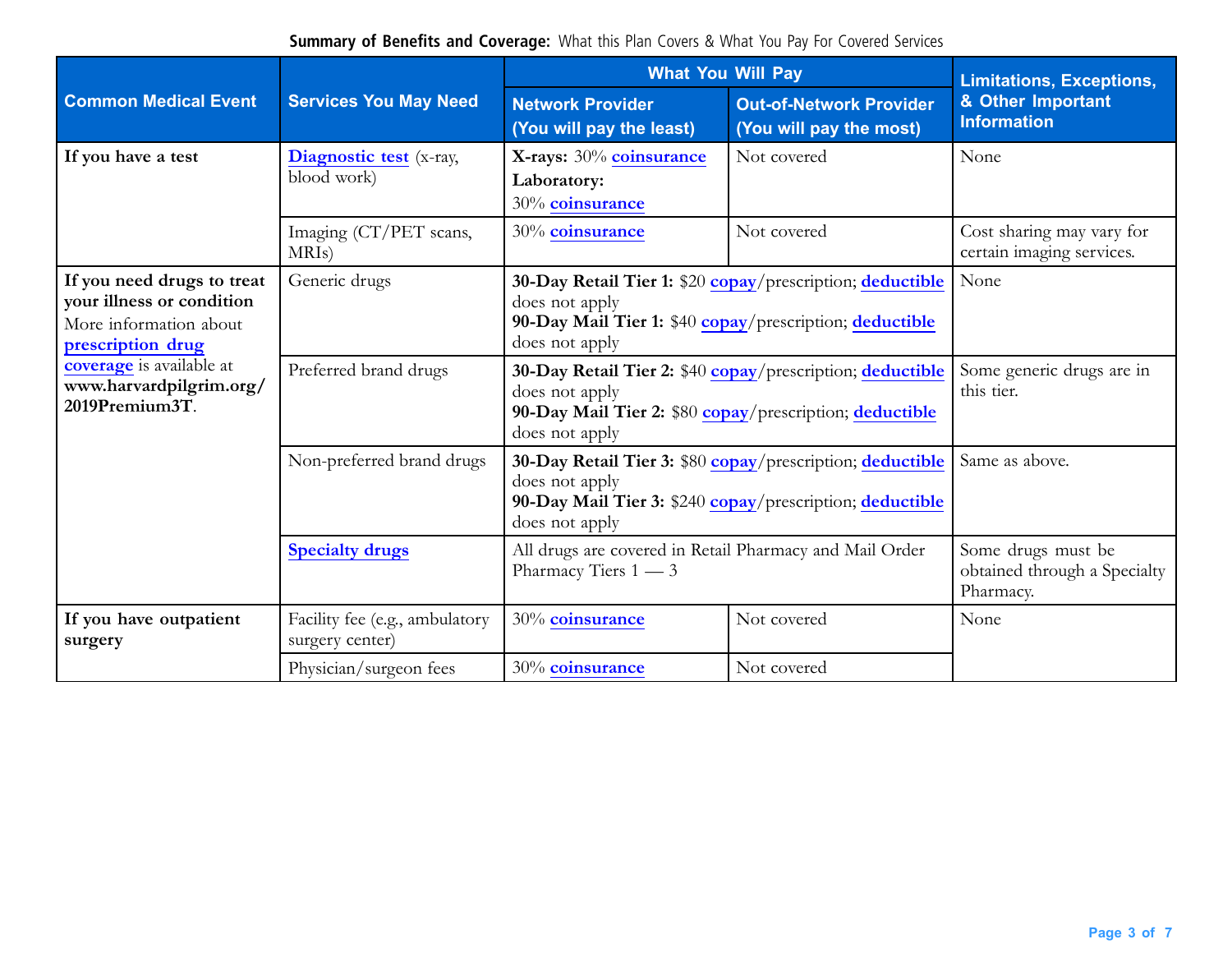**Summary of Benefits and Coverage:** What this Plan Covers & What You Pay For Covered Services

|                                                                              |                                              | <b>What You Will Pay</b>                                                                                                                                                                                                                 | <b>Limitations, Exceptions,</b>                                                                                                                                                                                                                         |                                                                                                                                                                     |  |
|------------------------------------------------------------------------------|----------------------------------------------|------------------------------------------------------------------------------------------------------------------------------------------------------------------------------------------------------------------------------------------|---------------------------------------------------------------------------------------------------------------------------------------------------------------------------------------------------------------------------------------------------------|---------------------------------------------------------------------------------------------------------------------------------------------------------------------|--|
| <b>Common Medical Event</b>                                                  | <b>Services You May Need</b>                 | <b>Network Provider</b><br>(You will pay the least)                                                                                                                                                                                      | <b>Out-of-Network Provider</b><br>(You will pay the most)                                                                                                                                                                                               | & Other Important<br><b>Information</b>                                                                                                                             |  |
| If you need immediate<br>medical attention                                   | <b>Emergency room care</b>                   | $$150$ copay/visit                                                                                                                                                                                                                       | Same As Participating<br>Provider                                                                                                                                                                                                                       | None                                                                                                                                                                |  |
|                                                                              | <b>Emergency medical</b><br>transportation   | 30% coinsurance                                                                                                                                                                                                                          | Same As Participating<br>Provider                                                                                                                                                                                                                       | None                                                                                                                                                                |  |
|                                                                              | <b>Urgent</b> care                           | Convenience care clinic:<br>\$25 copay/visit; deductible<br>does not apply<br>Urgent care center:<br>\$40 copay/visit; deductible<br>does not apply<br>Hospital urgent care<br>center:<br>\$40 copay/visit; deductible<br>does not apply | Convenience care clinic:<br>Services with<br>Not Covered<br>non-participating providers<br>are only covered outside of<br>Urgent care center<br>Not Covered<br>the service area.<br>Hospital urgent care<br>center<br>Same As Participating<br>Provider |                                                                                                                                                                     |  |
| If you have a hospital stay                                                  | Facility fee (e.g., hospital<br>room)        | 30% coinsurance                                                                                                                                                                                                                          | Not covered                                                                                                                                                                                                                                             | None                                                                                                                                                                |  |
|                                                                              | Physician/surgeon fee                        | 30% coinsurance                                                                                                                                                                                                                          | Not covered                                                                                                                                                                                                                                             |                                                                                                                                                                     |  |
| If you have mental health,<br>behavioral health, or<br>substance abuse needs | Outpatient services                          | Level 1: $$25$ copay/visit;<br>deductible does not apply                                                                                                                                                                                 | Not covered                                                                                                                                                                                                                                             | None                                                                                                                                                                |  |
|                                                                              | Inpatient services                           | 30% coinsurance                                                                                                                                                                                                                          | Not covered                                                                                                                                                                                                                                             |                                                                                                                                                                     |  |
| If you are pregnant                                                          | Office visits                                | Level 1: $$25$ copay/visit;<br>deductible does not apply                                                                                                                                                                                 | Not covered                                                                                                                                                                                                                                             | Cost sharing does not apply<br>for preventive services.<br>Maternity care may include<br>tests and services described<br>elsewhere in the SBC (i.e.<br>ultrasound.) |  |
|                                                                              | Childbirth/delivery<br>professional services | 30% coinsurance                                                                                                                                                                                                                          | Not covered                                                                                                                                                                                                                                             |                                                                                                                                                                     |  |
|                                                                              | Childbirth/delivery facility<br>services     | 30% coinsurance                                                                                                                                                                                                                          | Not covered                                                                                                                                                                                                                                             |                                                                                                                                                                     |  |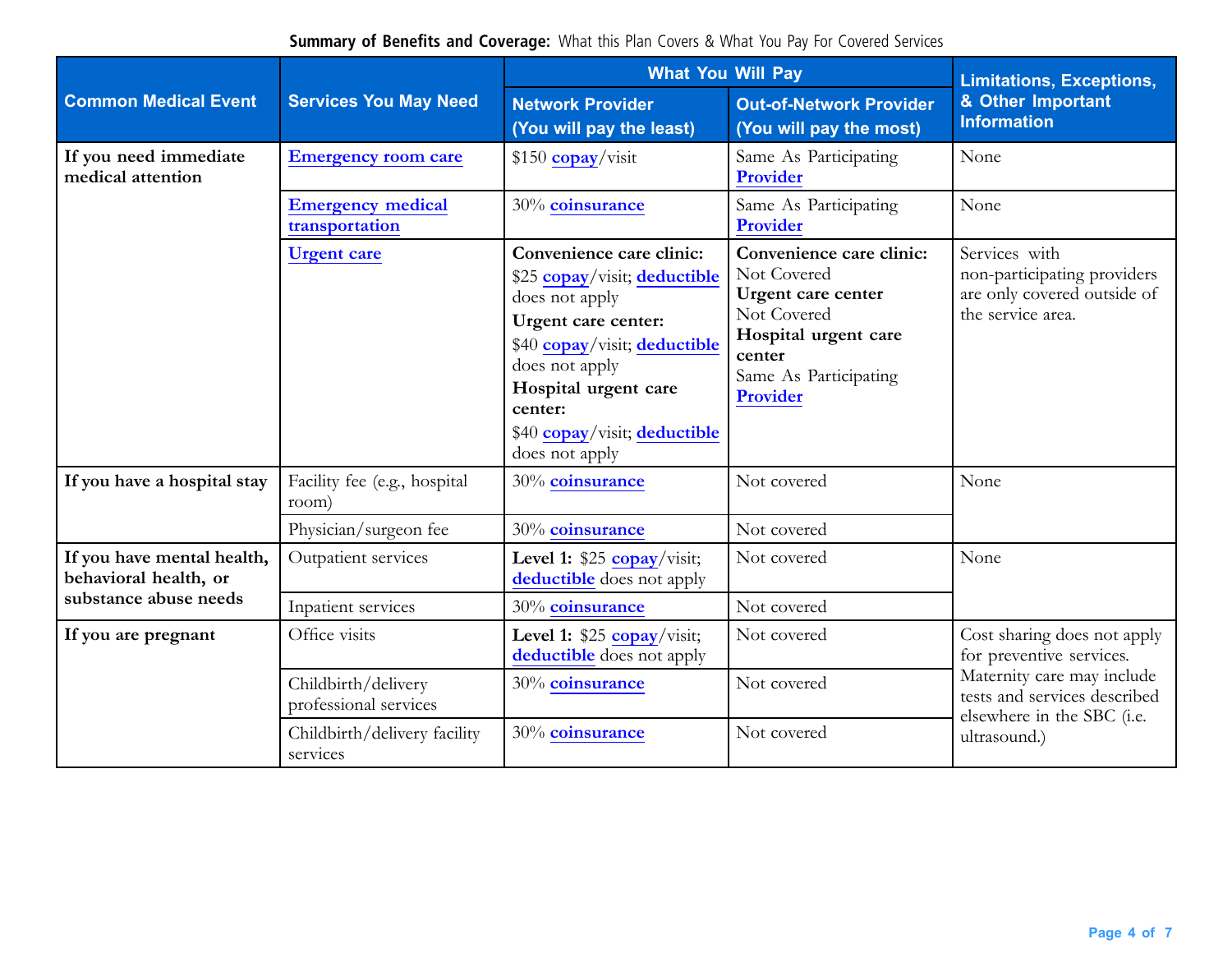**Summary of Benefits and Coverage:** What this Plan Covers & What You Pay For Covered Services

|                                                                     |                                                                                                                                      | <b>What You Will Pay</b>                                                                                                                                                                                                   |                                                           | <b>Limitations, Exceptions,</b>                                                                                |  |
|---------------------------------------------------------------------|--------------------------------------------------------------------------------------------------------------------------------------|----------------------------------------------------------------------------------------------------------------------------------------------------------------------------------------------------------------------------|-----------------------------------------------------------|----------------------------------------------------------------------------------------------------------------|--|
| <b>Common Medical Event</b>                                         | <b>Services You May Need</b>                                                                                                         | <b>Network Provider</b><br>(You will pay the least)                                                                                                                                                                        | <b>Out-of-Network Provider</b><br>(You will pay the most) | & Other Important<br><b>Information</b>                                                                        |  |
| If you need help recovering                                         | Home health care                                                                                                                     | 30% coinsurance                                                                                                                                                                                                            | Not covered                                               | None                                                                                                           |  |
| or have other special<br>health needs                               | <b>Rehabilitation services</b>                                                                                                       | 30% coinsurance                                                                                                                                                                                                            | Not covered                                               | Occupational & physical<br>$there$ pherapy – 60 combined visits<br>/Plan Year                                  |  |
|                                                                     | <b>Habilitation services</b>                                                                                                         | 30% coinsurance                                                                                                                                                                                                            | Not covered                                               |                                                                                                                |  |
|                                                                     | <b>Skilled nursing care</b>                                                                                                          | 30% coinsurance                                                                                                                                                                                                            | Not covered                                               | 100 days/Plan Year                                                                                             |  |
|                                                                     | <b>Durable medical</b><br>equipment                                                                                                  | 30% coinsurance                                                                                                                                                                                                            | Not covered                                               | Wigs - \$350/Plan Year                                                                                         |  |
|                                                                     | <b>Hospice services</b>                                                                                                              | 30% coinsurance                                                                                                                                                                                                            | Not covered                                               | For inpatient services, see<br>"If you have a hospital stay".                                                  |  |
| If your child needs dental<br>or eye care                           | Children's eye exam                                                                                                                  | Level 1: $$25$ copay/visit;<br>deductible does not apply                                                                                                                                                                   | Not covered                                               | 1 exam/Plan Year                                                                                               |  |
|                                                                     | Children's glasses                                                                                                                   | Not covered                                                                                                                                                                                                                | Not covered                                               | None                                                                                                           |  |
|                                                                     | Children's dental check-up<br>$-$ Up to age of 13                                                                                    | Level 1: $$25$ copay/visit;<br>deductible does not apply                                                                                                                                                                   | Not covered                                               | 2 exams/Plan Year                                                                                              |  |
| <b>Excluded Services &amp; Other Covered Services:</b>              |                                                                                                                                      |                                                                                                                                                                                                                            |                                                           |                                                                                                                |  |
|                                                                     | Services Your Plan Does NOT Cover (This isn't a complete list. Check your policy or plan document for other excluded services.)      |                                                                                                                                                                                                                            |                                                           |                                                                                                                |  |
|                                                                     | $\bullet$<br>the U.S.                                                                                                                | Long-Term (Custodial) Care<br>Most Cosmetic Surgery<br>Most Dental Care (Adult)<br>Non-emergency care when traveling outside                                                                                               |                                                           | Private-duty nursing<br>Routine foot care<br>Services that are not Medically Necessary<br>Weight Loss Programs |  |
| these services.)                                                    | Other Covered Services (This isn't a complete list. Check your policy or plan document for other covered services and your costs for |                                                                                                                                                                                                                            |                                                           |                                                                                                                |  |
| Acupuncture - 20 visits/Plan Year<br>$\bullet$<br>Bariatric surgery |                                                                                                                                      | Chiropractic Care - 20 visits/Plan Year<br><b>Infertility Treatment</b><br>$\bullet$<br>Hearing Aids - \$2,000/aid every 36 months,<br>Routine eye care $(Adult) - 1$ exam/Plan Year<br>for each impaired ear up to age 22 |                                                           |                                                                                                                |  |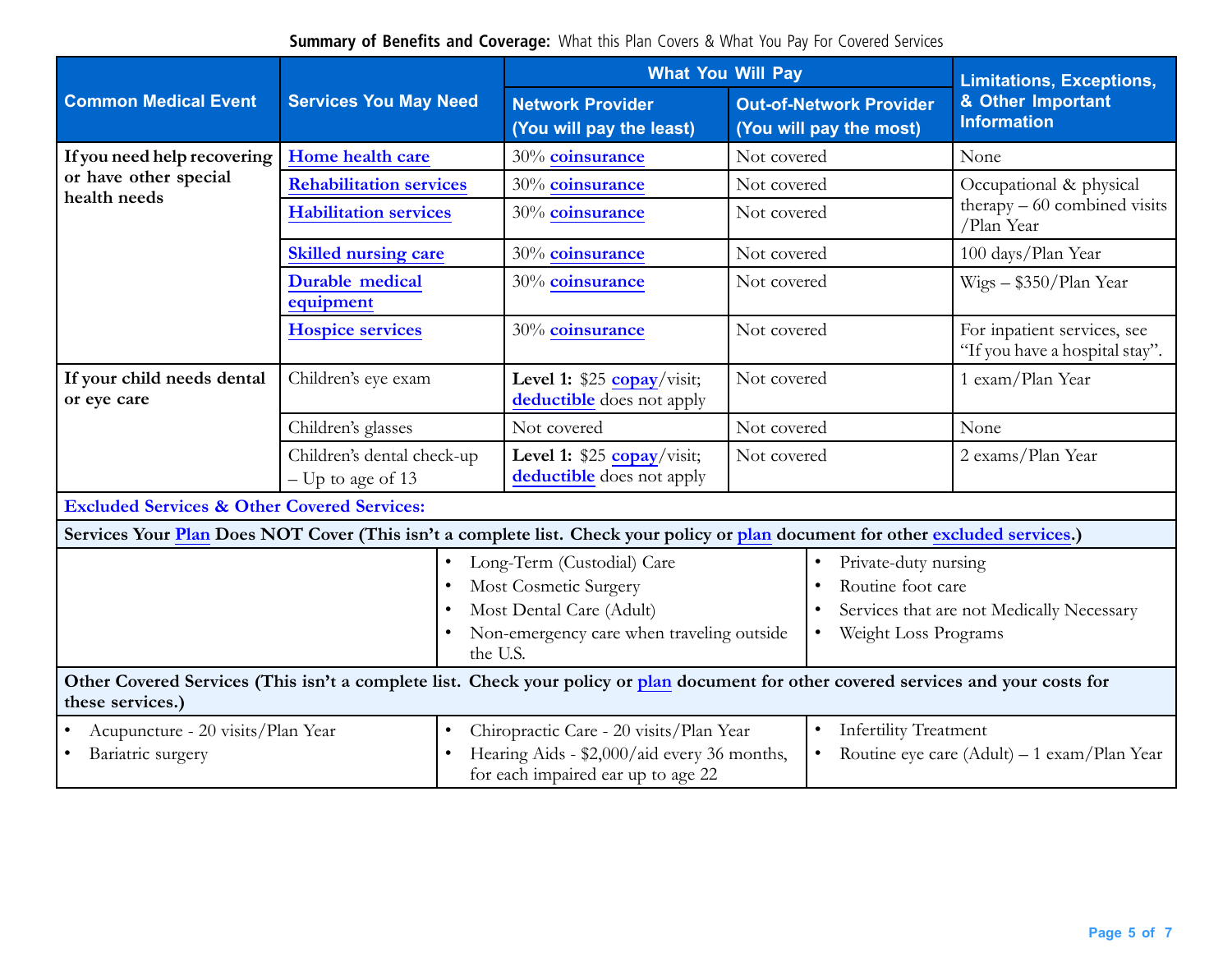#### **Summary of Benefits and Coverage:** What this Plan Covers & What You Pay For Covered Services

# **Your Rights to Continue Coverage:**

There are agencies that can help if you want to continue your coverage after it ends. The contact information for those agencies is: the U.S. Department of Labor, Employee Benefits Security Administration at 1-866-444-3272 or **<www.dol.gov/ebsa>**, or the U.S. Department of Health and Human Services at **1-877-267-2323 x61565** or **www.cciio.cms.gov**. Other coverage options may be available to you too, including buying individual insurance coverage through the Health Insurance **Marketplace**. For more information about the **Marketplace**, visit **[www.HealthCare.gov](http://www.HealthCare.gov)** or call **1-800-318-2596**.

# **Your Grievance and Appeals Rights:**

There are agencies that can help if you have <sup>a</sup> complaint against your **plan** for <sup>a</sup> denial of <sup>a</sup> **claim**. This complaint is called <sup>a</sup> **grievance** or **appeal** . For more information about your rights, look at the explanation of benefits you will receive for that medical **claim**. Your **plan** documents also provide complete information to submit <sup>a</sup> **claim**, **appeal**, or <sup>a</sup> **grievance** for any reason to your **plan**. For more information about your rights, this notice, or assistance, contact:

| <b>HPHC Member Appeals-Member</b> | Department of Labor's Employee   | Health Care for All                           | Massachusetts Division of         |
|-----------------------------------|----------------------------------|-----------------------------------------------|-----------------------------------|
| Services Department               | Benefits Security Administration | 30 Winter Street, Suite 1004                  | Insurance                         |
| Harvard Pilgrim Health Care, Inc. | 1-866-444-3272                   | Boston, MA 02108                              | 1000 Washington Street, Suite 810 |
| 1600 Crown Colony Drive           | www.dol.gov/ebsa/healthreform    | 1-800-272-4232                                | Boston, MA 02118-6200             |
| Quincy, MA 02169                  |                                  | http://www.hcfama.org/helpline 1-617-521-7794 |                                   |
| Telephone: 1-888-333-4742         |                                  |                                               |                                   |
| Fax: 1-617-509-3085               |                                  |                                               |                                   |

### **Does this plan provide Minimum Essential Coverage? Yes**

If you don't have **Minimum Essential Coverage** for <sup>a</sup> month, you'll have to make <sup>a</sup> payment when you file your tax return unless you qualify for an exemption from the requirement that you have health coverage for that month.

#### **Does this Coverage Meet the Minimum Value Standard? Yes**

If your **plan** doesn't meet the **Minimum Value Standards**, you may be eligible for <sup>a</sup> **premium** tax credit to help you pay for <sup>a</sup> **plan** through the **Marketplace**.

# **Language Access Services:**

Para obtener asistencia en Español, llame al 1-888-333-4742.

如果需要中文的帮助, 请拨打这个号码 1-888-333-4742.

De assistência em Português, por favor ligue 1-888-333-4742.

To see examples of how this plan might cover costs for a sample medical situation, see the next page. -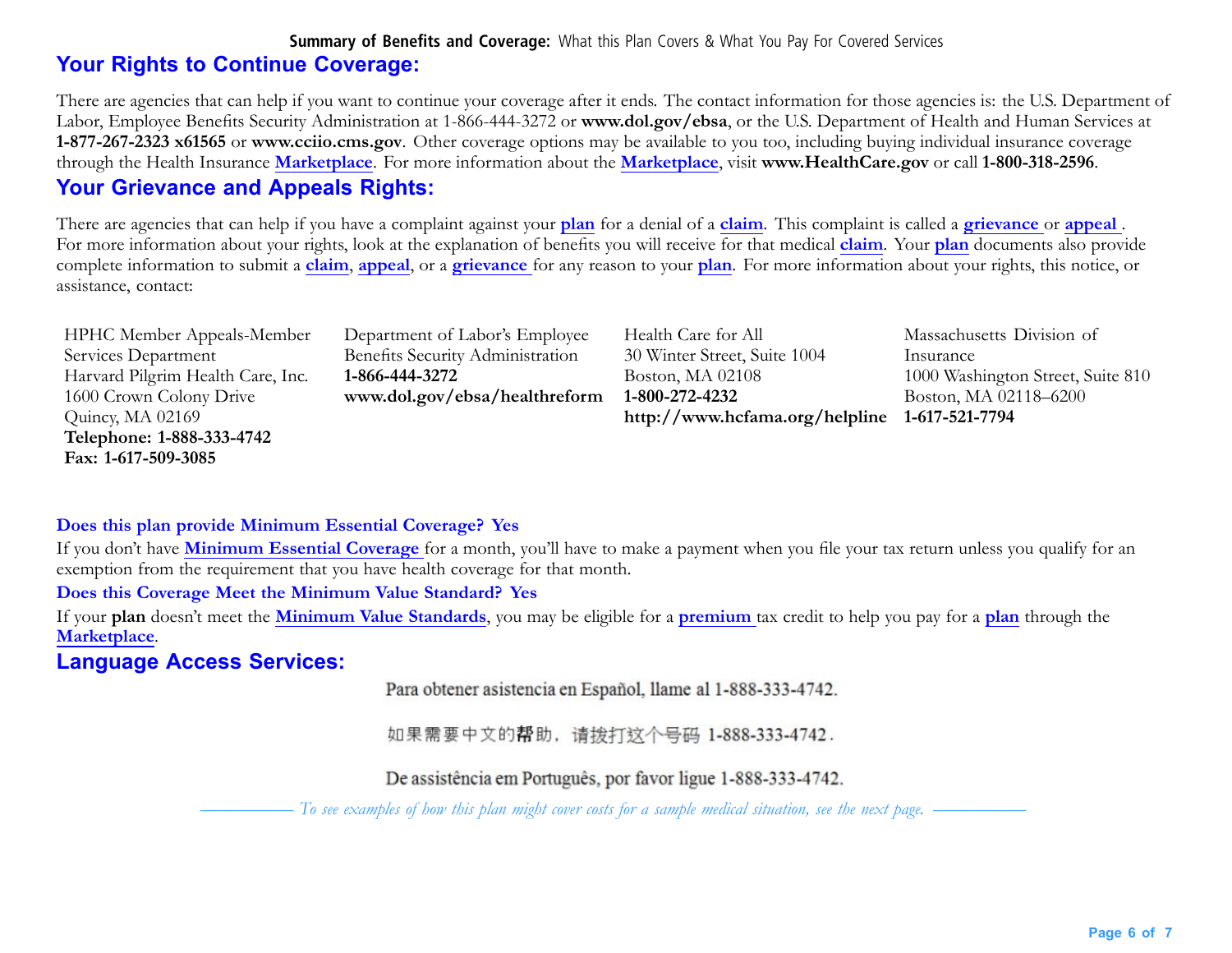### **Summary of Benefits and Coverage:** What this Plan Covers & What You Pay For Covered Services

### **About these Coverage Examples:**



**This is not <sup>a</sup> cost estimator.** Treatments shown are just examples of how this **plan** might cover medical care. Your actual costs will be different depending on the actual care you receive, the prices your **prov[iders](https://www.healthcare.gov/sbc-glossary/#provider)** charge, and many other factors. Focus on the **cost sharing** amounts (**deductible**, **copayment** and **coinsurance**) and **excluded services** under the **plan**. Use this information to compare the portion of costs you might pay under different health **plans**. Please note these coverage examples are based on self-only coverage.

| Peg is Having a Baby<br>(9 months of in-network pre-natal care<br>and a hospital delivery) |          | <b>Managing Joe's type 2 Diabetes</b><br>(a year of routine in-network care of a<br>well-controlled condition) |                                      | <b>Mia's Simple Fracture</b><br>(in-network emergency room visit and<br>follow up care) |         |
|--------------------------------------------------------------------------------------------|----------|----------------------------------------------------------------------------------------------------------------|--------------------------------------|-----------------------------------------------------------------------------------------|---------|
| <b>The plan's overall</b><br>deductible                                                    | \$2,000  | <b>The plan's overall</b><br>deductible                                                                        | \$2,000                              | <b>n</b> The plan's overall<br>deductible                                               | \$2,000 |
| ■ Specialist copayment                                                                     | \$40     | ■ Specialist copayment                                                                                         | \$40                                 | ■ Specialist copayment                                                                  | \$40    |
| <b>Hospital (facility)</b><br>coinsurance                                                  | 30%      | <b>Hospital (facility)</b><br>coinsurance                                                                      | 30%                                  | <b>Hospital (facility)</b><br>coinsurance                                               | 30%     |
| <b>Other coinsurance</b>                                                                   | 30%      | <b>Other coinsurance</b>                                                                                       | 30%                                  | <b>Other coinsurance</b><br>30%                                                         |         |
| This EXAMPLE event includes services<br>like:                                              |          | This EXAMPLE event includes services<br>like:                                                                  |                                      | This EXAMPLE event includes services<br>like:                                           |         |
| Specialist office visits (prenatal care)                                                   |          | Primary care physician office visits (including                                                                |                                      | Emergency room care (including medical supplies)                                        |         |
| Childbirth/Delivery Professional Services                                                  |          | disease education)                                                                                             |                                      | Diagnostic test $(x-ray)$                                                               |         |
| Childbirth/Delivery Facility Services                                                      |          | Diagnostic tests (blood work)                                                                                  |                                      | Durable medical equipment (crutches)                                                    |         |
| Diagnostic tests (ultrasounds and blood work)<br>Specialist visit (anesthesia)             |          | Prescription drugs<br>Durable medical equipment (glucose meter)                                                |                                      | Rehabilitation services ( <i>physical therapy</i> )                                     |         |
| <b>Total Example Cost</b>                                                                  | \$12,731 | <b>Total Example Cost</b>                                                                                      | \$7,389<br><b>Total Example Cost</b> |                                                                                         | \$1,925 |
| In this example, Peg would pay:                                                            |          | In this example, Joe would pay:                                                                                |                                      | In this example, Mia would pay:                                                         |         |
| Cost Sharing                                                                               |          | Cost Sharing                                                                                                   |                                      | Cost Sharing                                                                            |         |
| <b>Deductibles</b>                                                                         | \$2,000  | <b>Deductibles</b>                                                                                             | \$130                                | <b>Deductibles</b>                                                                      | \$1,740 |
| <b>Copayments</b>                                                                          | \$100    | <b>Copayments</b>                                                                                              | \$2,190                              | <b>Copayments</b>                                                                       | \$80    |
| Coinsurance                                                                                | \$3,100  | <b>Coinsurance</b>                                                                                             | \$0                                  | <b>Coinsurance</b>                                                                      | \$0     |
| What isn't covered                                                                         |          | What isn't covered                                                                                             |                                      | What isn't covered                                                                      |         |
| Limits or exclusions                                                                       | \$0      | Limits or exclusions                                                                                           | \$30                                 | Limits or exclusions                                                                    | \$0     |
| The total Peg would pay<br>\$5,200<br>is                                                   |          | The total Joe would pay is                                                                                     | \$2,350                              | The total Mia would pay is                                                              | \$1,820 |

The **plan** would be responsible for the other costs of these EXAMPLE covered services.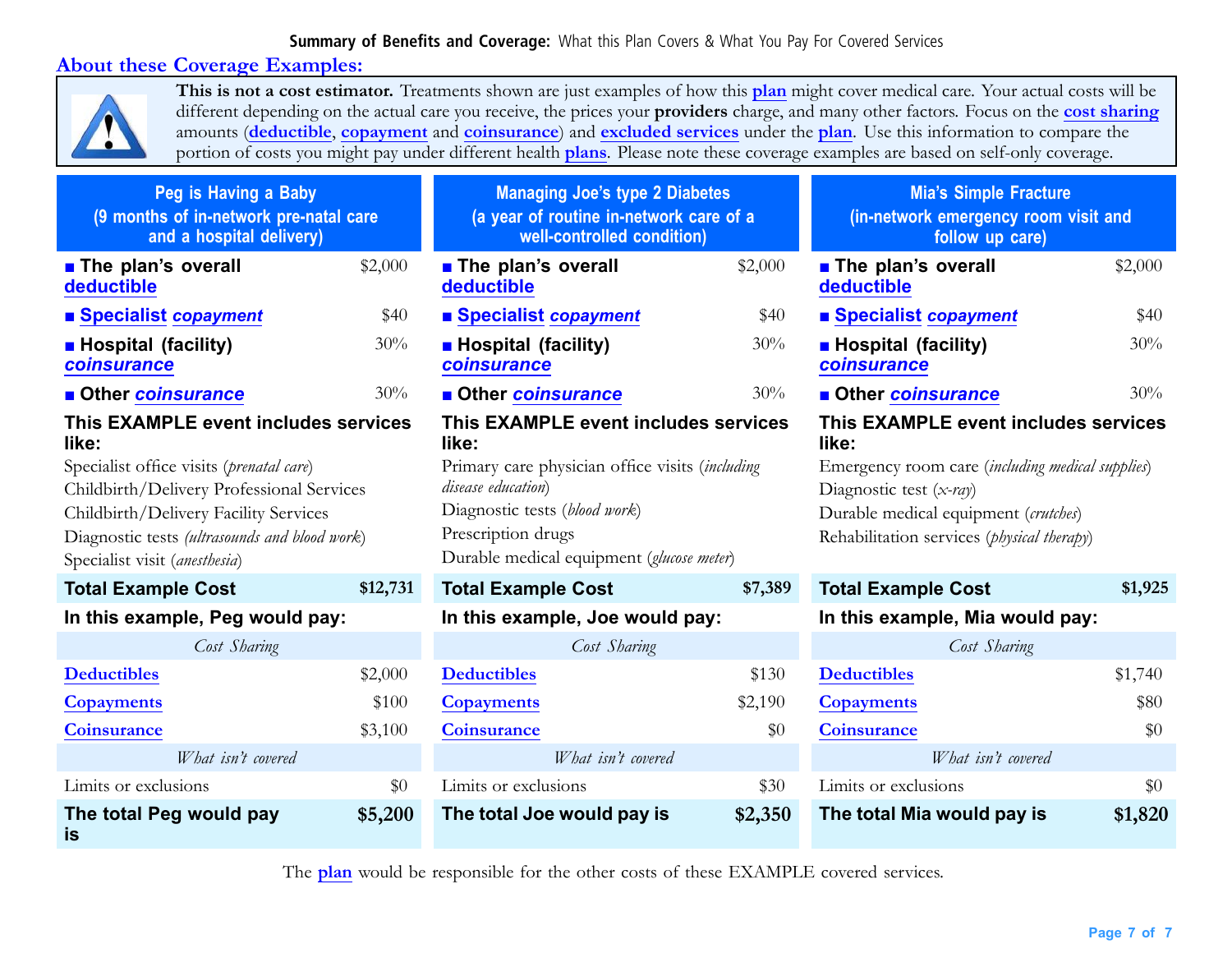### **Language Assistance Services**

Español (Spanish) ATENCIÓN: Si usted habla español, servicios de asistencia lingüística, de forma gratuita, están a su disposición. Llame al 1-888-333-4742 (TTY: 711).

Português (Portuguese) ATENÇÃO: Se você fala português, encontram-se disponíveis serviços linguísticos gratuitos. Ligue para 1-888-333-4742 (TTY: 711).

Kreyòl Ayisyen (French Creole) ATANSYON: Si nou palé Kreyòl Ayisyen, gen asistans pou sèvis ki disponib nan lang nou pou gratis. Rele 1-888-333-4742 (TTY: 711).

**繁體中文 (Traditional Chinese)** 注意:如果您使用繁體中文,您可以免費獲得語言援助服務。請致電 1-

888-333-4742 (TTY: 711).

Tiếng Việt (Vietnamese) CHÚ Ý: Nếu quí vị nói Tiếng Việt, dịch vụ thông dịch của chúng tôi sẵn sàng phục vụ quí vi miễn phí. Gọi số 1-888-333-4742 (TTY: 711).

Русский (Russian) ВНИМАНИЕ: Если вы говорите на русском языке, то вам доступны бесплатные услуги перевода. Звоните 1-888-333-4742 (телетайп: 711).

(Arabic) العربية

إِنْتِياهِ: إذا أنت تتكلم أللُّغة ألعربية ، خَدَمات ألمُساعَدة اللُّغَوية مُتَوفِّرة لك مَجانا. ` إتصل على 4742-333-888 1  $(TTY: 711)$ 

**ខែ្មរ (Cambodian)** [)ស្ងំជូនដំណឹង៖ បើអ្នកនិយាយភាសាខែ្មរ, យើងមានសេវាកម្មបកប្រែ ជូនលោកអ្នកដោយ កកកិតថ្លៃ។។ ចូរ ទូរស័ព្ទ 1-888-333-4742 (TTY: 711)។

Français (French) ATTENTION: Si vous parlez français, des services d'aide linguistique vous sont proposés gratuitement. Appelez le 1-888-333-4742 (ATS: 711).

Italiano (Italian) ATTENZIONE: In caso la lingua parlata sia l'italiano, sono disponibili servizi di assistenza linguistica gratuiti. Chiamare il numero 1-888-333-4742 (TTY: 711).

(Continued)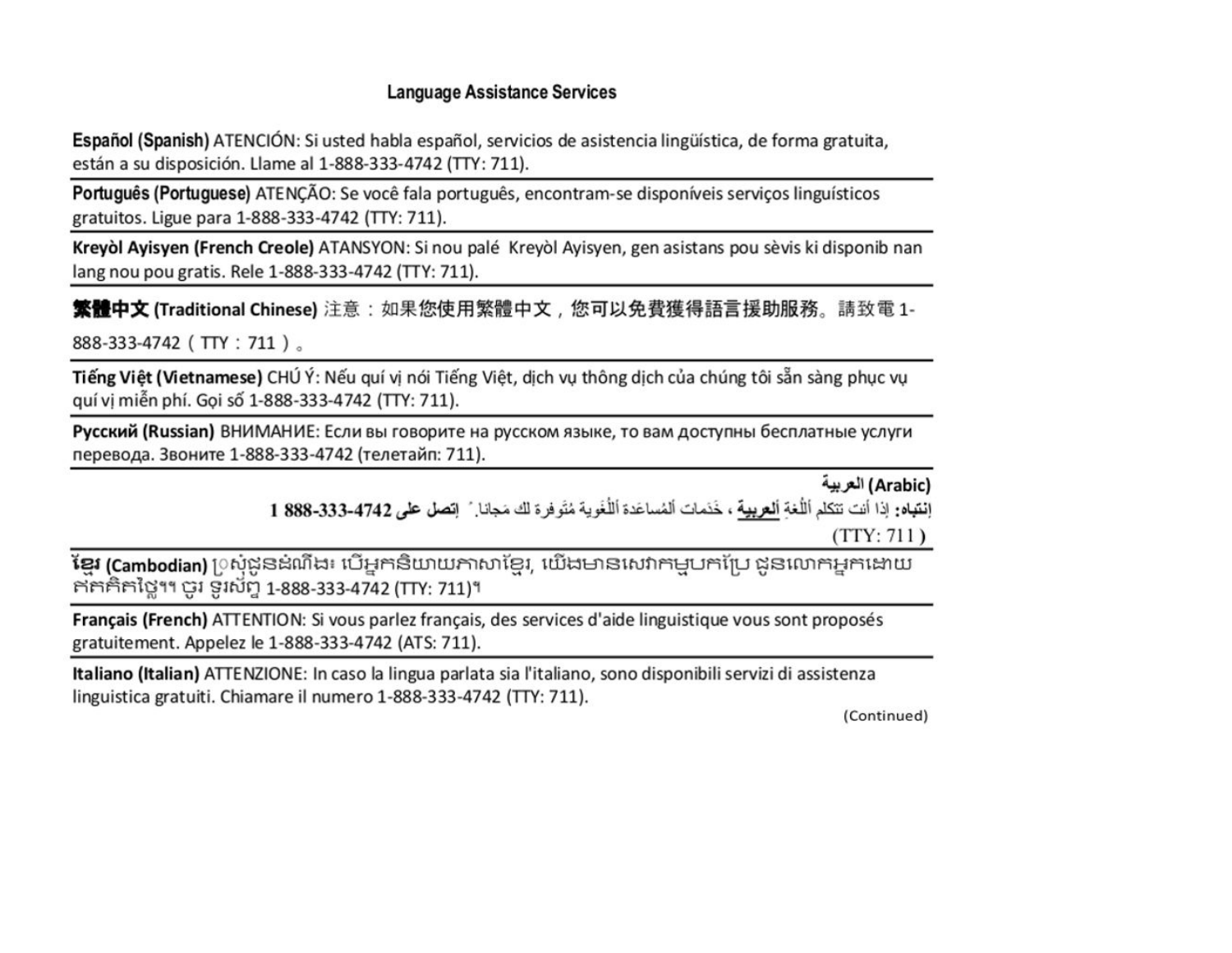한국어 (Korean) '알림': 한국어를 사용하시는 경우, 언어 지원 서비스를 무료로 이용하실 수 있습니다. 1-888-333-4742 (TTY: 711) 번으로 전화해 주십시오.

ελληνικά (Greek) ΠΡΟΣΟΧΗ: Αν μιλάτε ελληνικά, υπάρχουν στη διάθεσή σας δωρεάν υπηρεσίες γλωσσικής υποστήριξης. Καλέστε 1-888-333-4742 (ΤΤΥ: 711).

Polski (Polish) UWAGA: Jeżeli mówisz po polsku, możesz skorzystać z bezpłatnej pomocy językowej. Zadzwoń pod numer 1-888-333-4742 (TTY: 711).

हिंदी (Hindi) ध्यान दीजिए: अगर आप हिंदी बोलते हैं तो आपके लिये भाषाकी सहायता मुफ्त में उपलब्ध है. जानकारी के लिये फोन करे. 1-888-333-4742 (TTY: 711)

ગુજરાતી(Gujarati)ધ્યાન આપો : જો તમે ગુજરાતી બોલતા હ્રે તો આપને માટે ભાષાકીય સહ્રય તદ્દન મકૃત

ઉપલબ્ધ છે. વિશેષ માહિતી માટે ફોન કરો. 1-888-333-4742 (TTY: 711)

**ພາສາລາວ (L**ao) ໂປດຊາບ: ຖ້າວ່າ ທ່ານເວົ້າພາສາ ລາວ, ການບໍລິການຊ່ວຍເຫຼືອດ້ານພາສາ, ໂດຍບໍ່ເສັງຄ່າ, ແມ່ນມີພ້ອມໃຫ້ທ່ານ. ໂທຣ 1-888-333-4742 (TTY: 711).

ATTENTION: If you speak a language other than English, language assistance services, free of charge, are available to you. Call 1-888-333-4742 (TTY: 711).



Harvard Pilgrim Health Care includes Harvard Pilgrim Health Care, Harvard Pilgrim Health Care of Connecticut, Harvard Pilgrim Health Care of New England and HPHC Insurance Company.

(Continued)